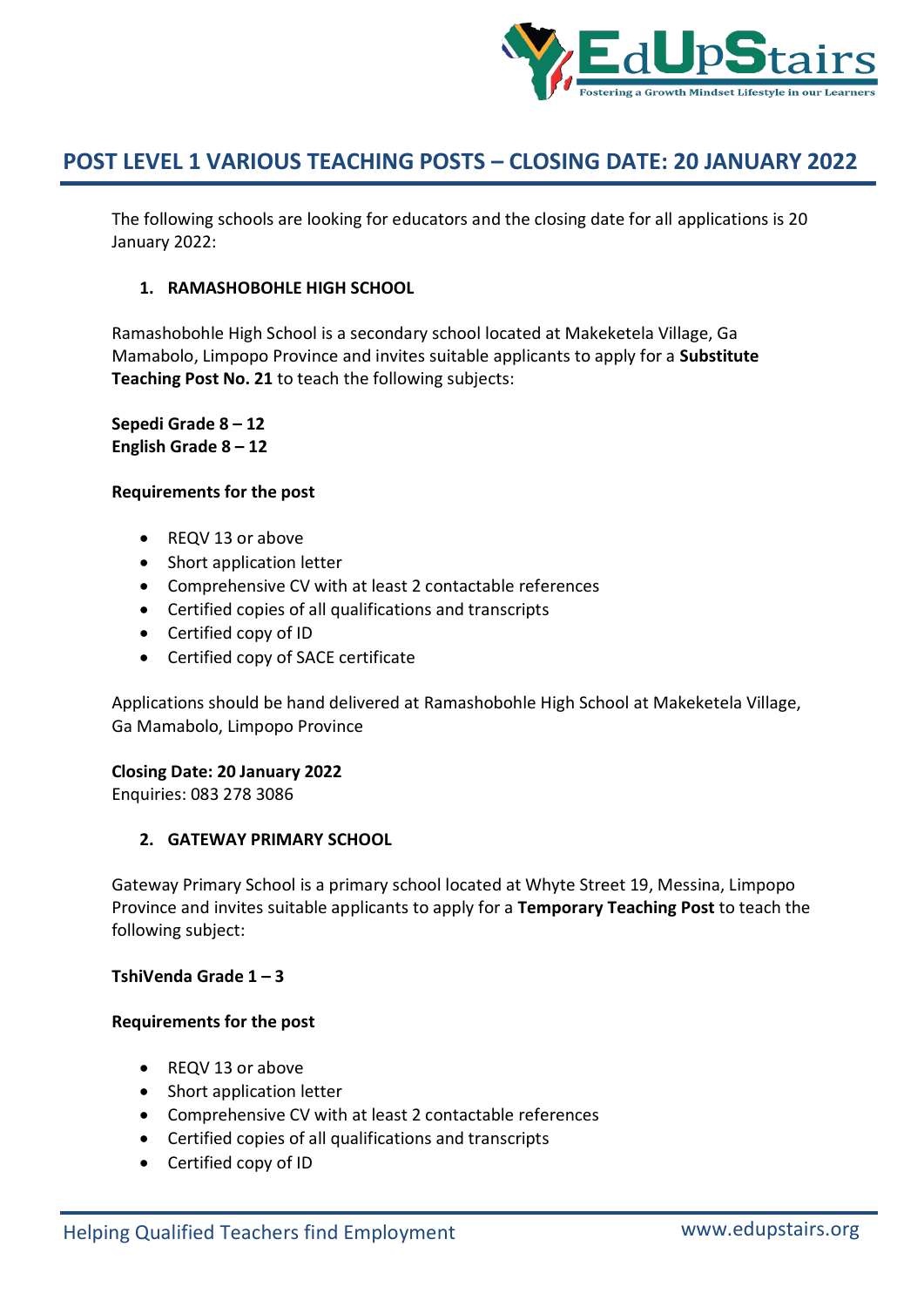

Certified copy of SACE certificate

Applications should be directed to: The Circuit Manager, Soutpansberg North Circuit, Private Bag X 1001, Dzanini, 0995

**Closing Date: 20 January 2022**

Enquiries: 015 534 2311

## **3. DIKWATA PRIMARY SCHOOL**

Dikwata Primary School is a primary school located at Ntsheshane Village, 921, Limpopo Province and invites suitable applicants to apply for a **Permanent Foundation Phase Teaching Post** to teach the following subjects:

**Sepedi Grade R – 3 English Grade R – 3 Mathematics Grade R – 3 Life Skills Grade R – 3**

## **Requirements for the post**

- Completed LPDE 01 Form **(Click here to get the form)**
- REQV 13 (Degree In Foundation Phase)
- Short application letter
- Comprehensive CV with at least 2 contactable references
- Certified copies of all qualifications and transcripts
- Certified copy of ID
- Certified copy of SACE certificate

Applications should be hand delivered at Dikwata Primary School at Ntsheshane Village, 921, Limpopo Province

### **Closing Date: 20 January 2022**

Enquiries: 083 354 5799

# **4. LOUIS BOTHA TECHNICAL HIGH SCHOOL**

Louis Botha Technical High School is a public secondary school located at Victoria Road, Willows, Bloemfontein 9320, Free State Province and invites suitable applicants to apply for a **Vacant Departmental Teaching Post** to teach the following subject:

**English Home Language Grade 8 – 12**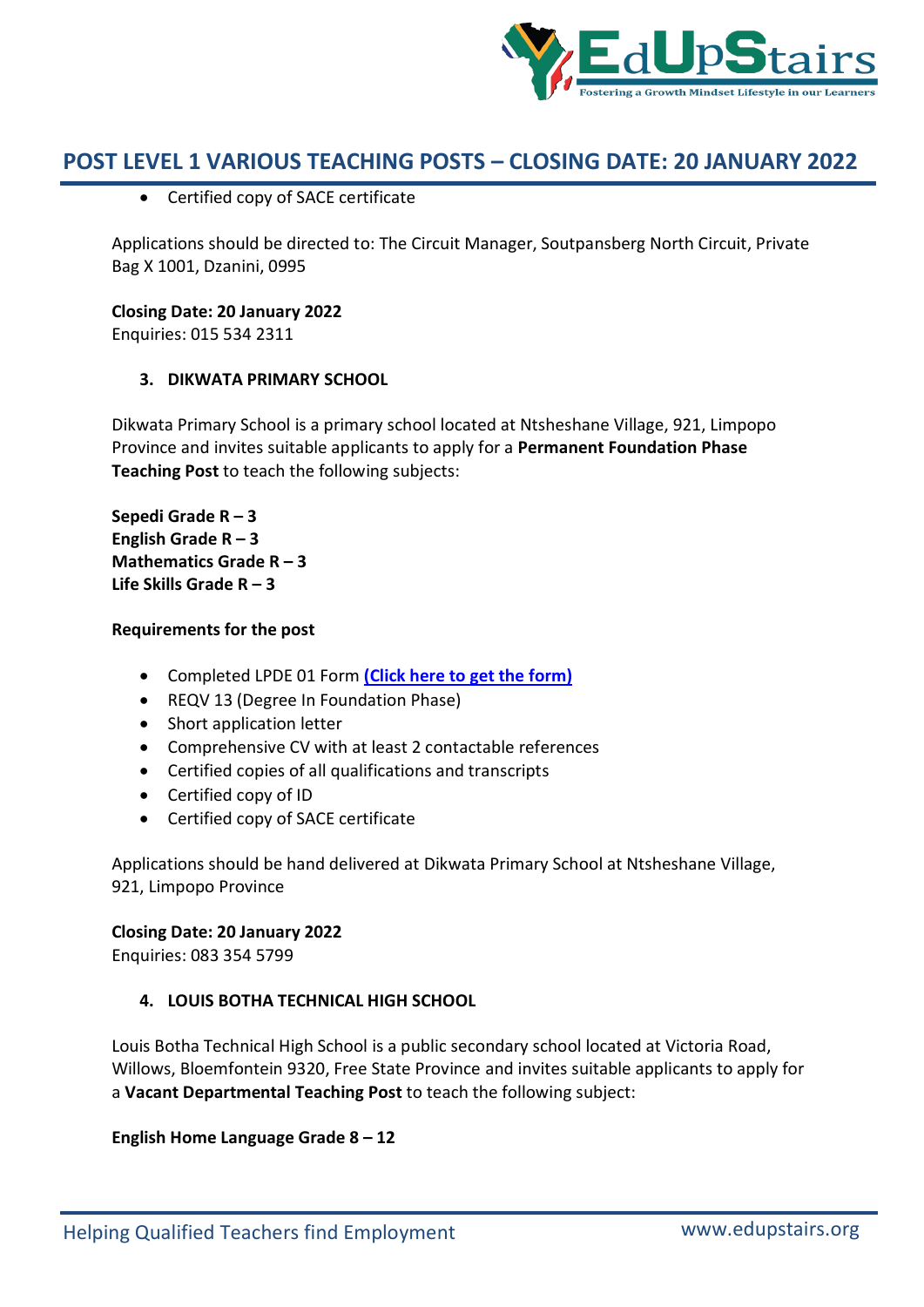

#### **Requirements for the post**

- REQV 13 or above
- Short application letter
- Comprehensive CV with at least 2 contactable references
- Certified copy of Grade 12 Certificate
- Certified copies of all qualifications and transcripts
- Certified copy of ID
- Certified copy of SACE certificate
- Certified copy of Clearance Certificate

Applications should be hand delivered at Louis Botha Technical High School at Victoria Road, Willows, Bloemfontein 9320, Free State Province

#### **Closing Date: 20 January 2022**

Enquiries: 051 403 2500

#### **5. MALUSI SECONDARY SCHOOL**

Malusi Secondary School is a secondary school located at Malusi No 503, Avon Marobjane, Limpopo Province and invites suitable applicants to apply for a **Substitute Vacant Teaching Post** to teach the following subjects:

**Physical Sciences Grade 10 – 12 Mathematics Grade 8 – 12**

#### **Requirements for the post**

- REQV 13 or above
- Short application letter
- Comprehensive CV with at least 2 contactable references
- Certified copies of all qualifications and transcripts
- Certified copy of ID
- Certified copy of SACE certificate

Applications should be hand delivered at Malusi Secondary School at Malusi No 503, Avon Marobjane, Limpopo Province

#### **Closing Date: 20 January 2022**

Enquiries: 076 699 5781 / 082 400 4793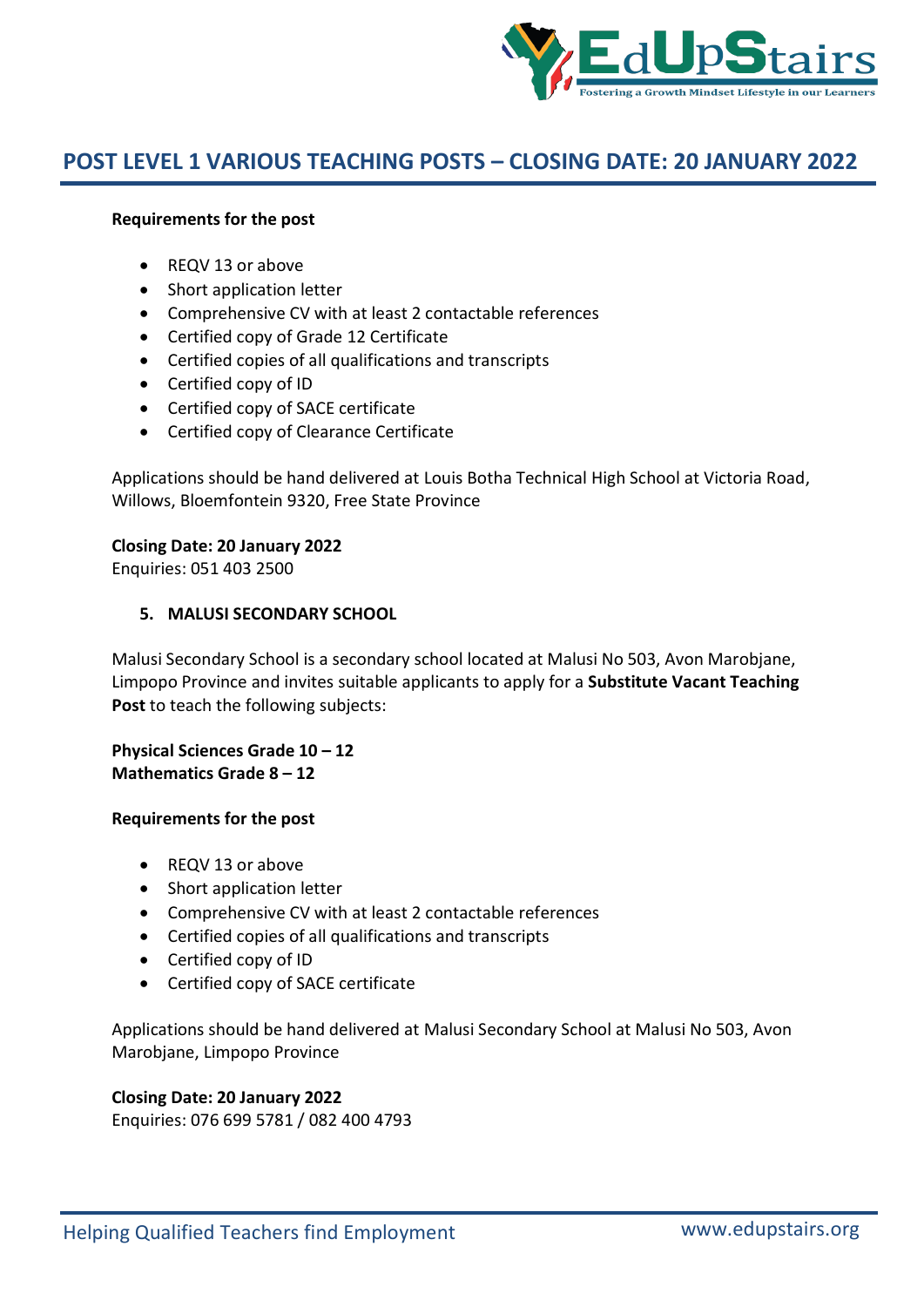

### **6. SKHOSANA SECONDARY SCHOOL**

Skhosana Secondary School is a secondary school located at 784 New Stand Zaaiplaas, Limpopo Province and invites suitable applicants to apply for a **Substitute Teaching Post No. 9** to teach the following subjects:

**Physical sciences Grade 10 – 12 Maths/Maths Literacy Grade 10 – 12 Technology Grade 8 – 9**

#### **Requirements for the post**

- $\bullet$  REQV 13 / 14
- Short application letter
- Comprehensive CV with at least 2 contactable references
- Certified copies of all qualifications and transcripts
- Certified copy of ID
- Certified copy of SACE certificate

Applications should be hand delivered at Skhosana Secondary School at 784 New Stand Zaaiplaas, Limpopo Province

### **Closing Date: 20 January 2022**

Enquiries: 082 332 2976

### **7. SOMABEDLANA PRIMARY SCHOOL**

Somabedlana Primary School is a public primary school located at Stand No. 72, Katjibane Village, Kalkoenfontein Gugulethu, Mpumalanga Province and invites suitable applicants to apply for a **Temporary Teaching Post** to teach the following subjects:

**Sepedi HL Grade 1 – 3 English FAL Grade 1 – 3 Mathematics Grade 1 – 3 Life Skills Grade 1 – 3**

- Completed EDU 1 Form **(Click here to get the form)**
- REQV 13 and above
- Short application letter
- Comprehensive CV with at least 2 contactable references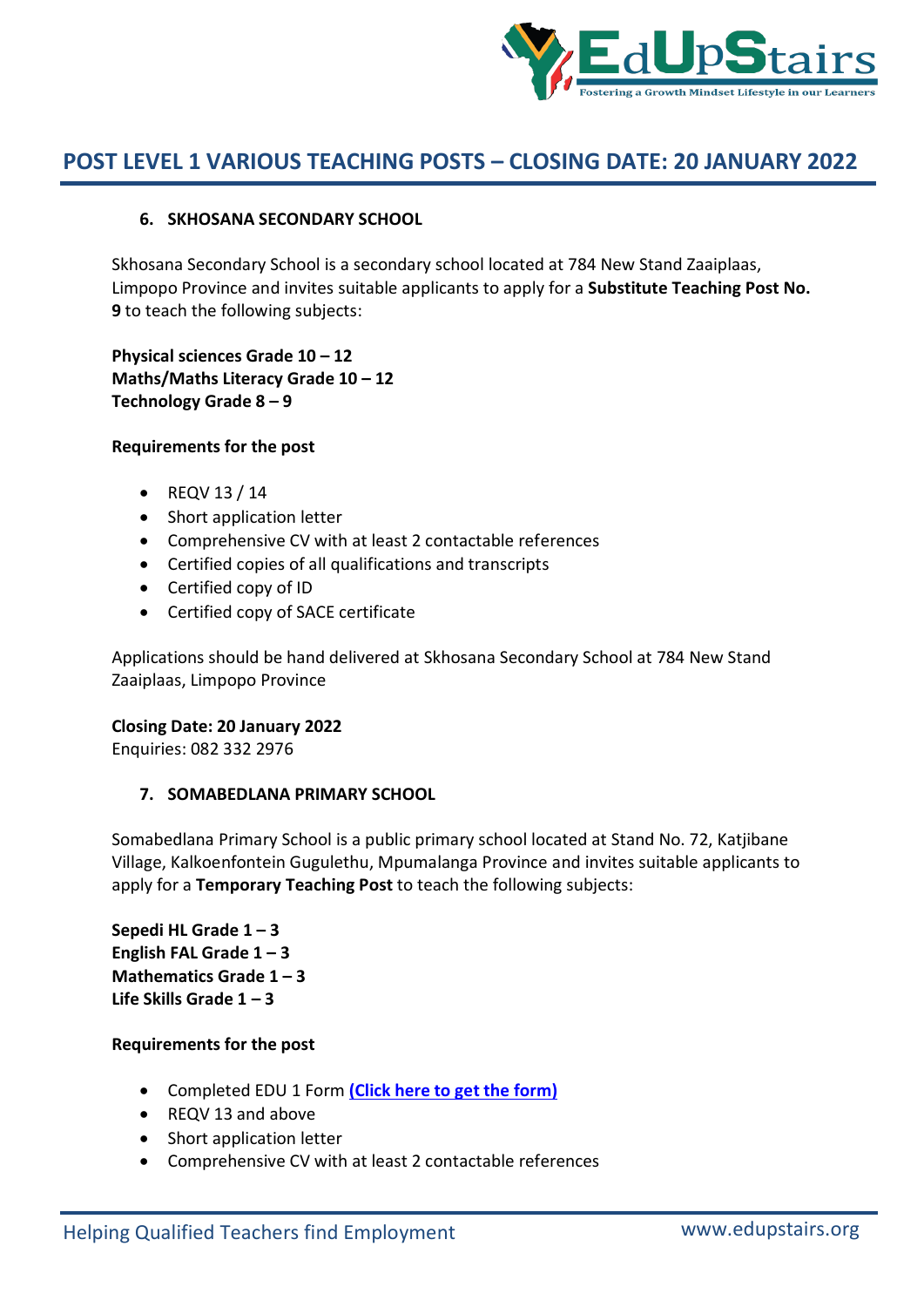

- Certified copies of all qualifications and transcripts
- Certified copy of ID
- Certified copy of SACE certificate

Applications should be hand delivered at Somabedlana Primary School Stand No. 72, Katjibane Village, Kalkoenfontein Gugulethu, Mpumalanga Province or in the school's pigeon hole at Nokaneng Circuit Office.

### **Closing Date: 20 January 2022**

Enquiries: 083 532 0634 / 076 814 7473

## **8. MASHISHING SECONDARY SCHOOL**

Mashishing Secondary School is a public secondary school located at 843 Second Avenue, Mashishing, Lydenburg1120, Mpumalanga Province and invites suitable applicants to apply for a **Temporary Teaching Post** to teach the following subject:

## **English First Additional Language (FAL) Grade 8 – 12**

### **Requirements for the post**

- REQV 13 and above
- Short application letter
- Comprehensive CV with at least 2 contactable references
- Certified copies of all qualifications and transcripts
- Certified copy of ID
- Certified copy of Matric Certificate
- Certified copy of SACE certificate
- Extra Mural activities (Music / Soccer or Netball / athletics) would be an added advantage

Applications should be hand delivered at Mashishing Secondary School at 843 Second Avenue, Mashishing, Lydenburg 1120, Mpumalanga Province or at the Circuit Office at Mashishing Circuit, Private Bag x20094, Lydenburg 1120

### **Closing Date: 20 January 2022**

Enquiries: 072 4570 428 / 076 810 5608

# **9. MASHISHING SECONDARY SCHOOL**

Mashishing Secondary School is a public secondary school located at 843 Second Avenue, Mashishing, Lydenburg1120, Mpumalanga Province and invites suitable applicants to apply for a **Temporary Teaching Post** to teach the following subjects: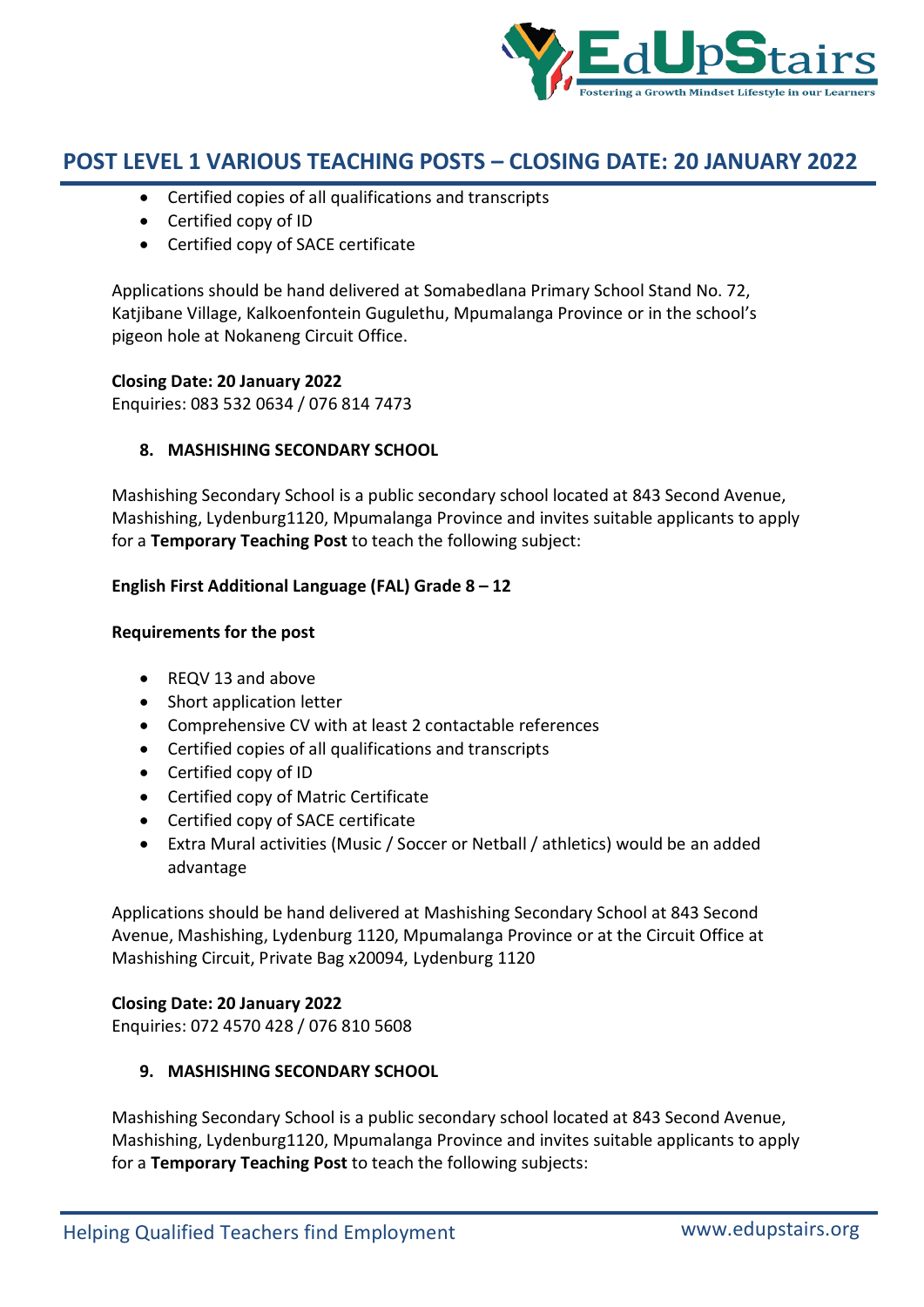

**English First Additional Language (FAL) Grade 8 – 12 Geography Grade 10 - 12**

#### **Requirements for the post**

- REQV 13 and above
- Short application letter
- Comprehensive CV with at least 2 contactable references
- Certified copies of all qualifications and transcripts
- Certified copy of ID
- Certified copy of Matric Certificate
- Certified copy of SACE certificate
- Extra Mural activities (Music / Soccer or Netball / athletics) would be an added advantage

Applications should be hand delivered at Mashishing Secondary School at 843 Second Avenue, Mashishing, Lydenburg 1120, Mpumalanga Province or at the Circuit Office at Mashishing Circuit, Private Bag x20094, Lydenburg 1120

#### **Closing Date: 20 January 2022**

Enquiries: 072 4570 428 / 076 810 5608

### **10. LEFAKGOMO SECONDARY SCHOOL**

Lefakgomo Secondary School is a secondary school located at Selepe Village, Atok, Limpopo Province and invites suitable applicants to apply for **TWO Temporary Teaching Posts** to teach the following subjects:

## **Post 1: Accounting Grade 10 - 12 and Economics Grade 10 – 12 Post 2: Mathematics Grade 8 – 12 and Technology Grade 8 – 9**

- Completed LPDE 01 Form **(Click here to get the form)**
- REQV 13 and above
- Short application letter
- Comprehensive CV with at least 2 contactable references
- Certified copies of all qualifications and transcripts
- Certified copy of ID
- Certified copy of Matric Certificate
- Certified copy of SACE certificate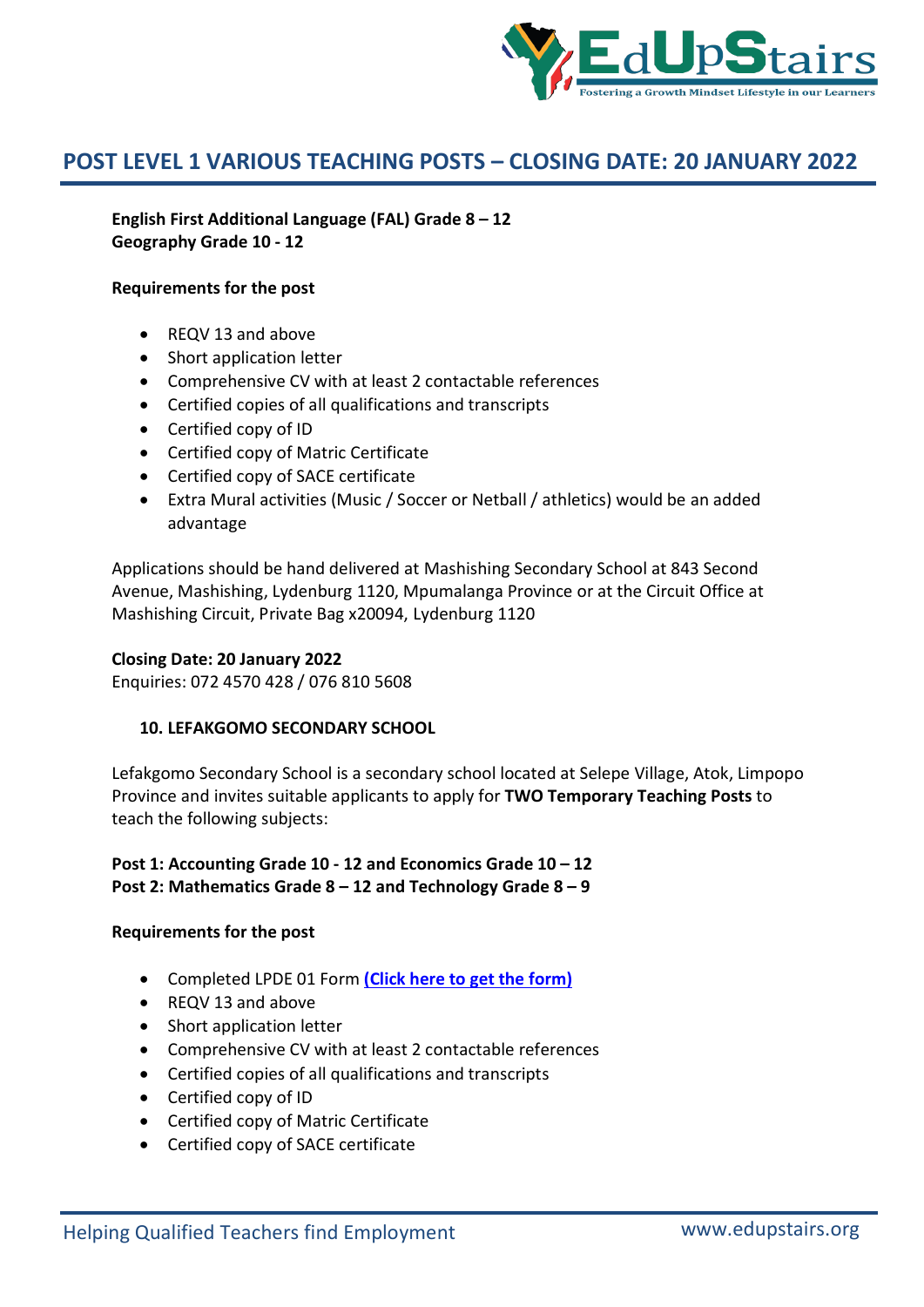

Applications should be hand delivered at Lefakgomo Secondary School at Selepe Village, Atok, Limpopo Province

### **Closing Date: 20 January 2022**

Enquiries: Thobakgale T.C (Principal) 082 4463 608

#### **11. MASHISHING SECONDARY SCHOOL**

Mashishing Secondary School is a public secondary school located at 843 Second Avenue, Mashishing, Lydenburg1120, Mpumalanga Province and invites suitable applicants to apply for a **Temporary Teaching Post** to teach the following subjects:

**Accounting Grade 10 – 12 Economics and Management Sciences (EMS) Grade 8 - 9**

#### **Requirements for the post**

- REQV 13 and above
- Short application letter
- Comprehensive CV with at least 2 contactable references
- Certified copies of all qualifications and transcripts
- Certified copy of ID
- Certified copy of Matric Certificate
- Certified copy of SACE certificate
- Extra Mural activities (Music / Soccer or Netball / athletics) would be an added advantage

Applications should be hand delivered at Mashishing Secondary School at 843 Second Avenue, Mashishing, Lydenburg 1120, Mpumalanga Province or at the Circuit Office at Mashishing Circuit, Private Bag x20094, Lydenburg 1120

#### **Closing Date: 20 January 2022**

Enquiries: 072 4570 428 / 076 810 5608

### **12. MASHISHING SECONDARY SCHOOL**

Mashishing Secondary School is a public secondary school located at 843 Second Avenue, Mashishing, Lydenburg1120, Mpumalanga Province and invites suitable applicants to apply for a **Temporary Teaching Post** to teach the following subjects:

**IsiZulu Home Language Grade 8 – 12 Life Orientation Grade 10 - 12**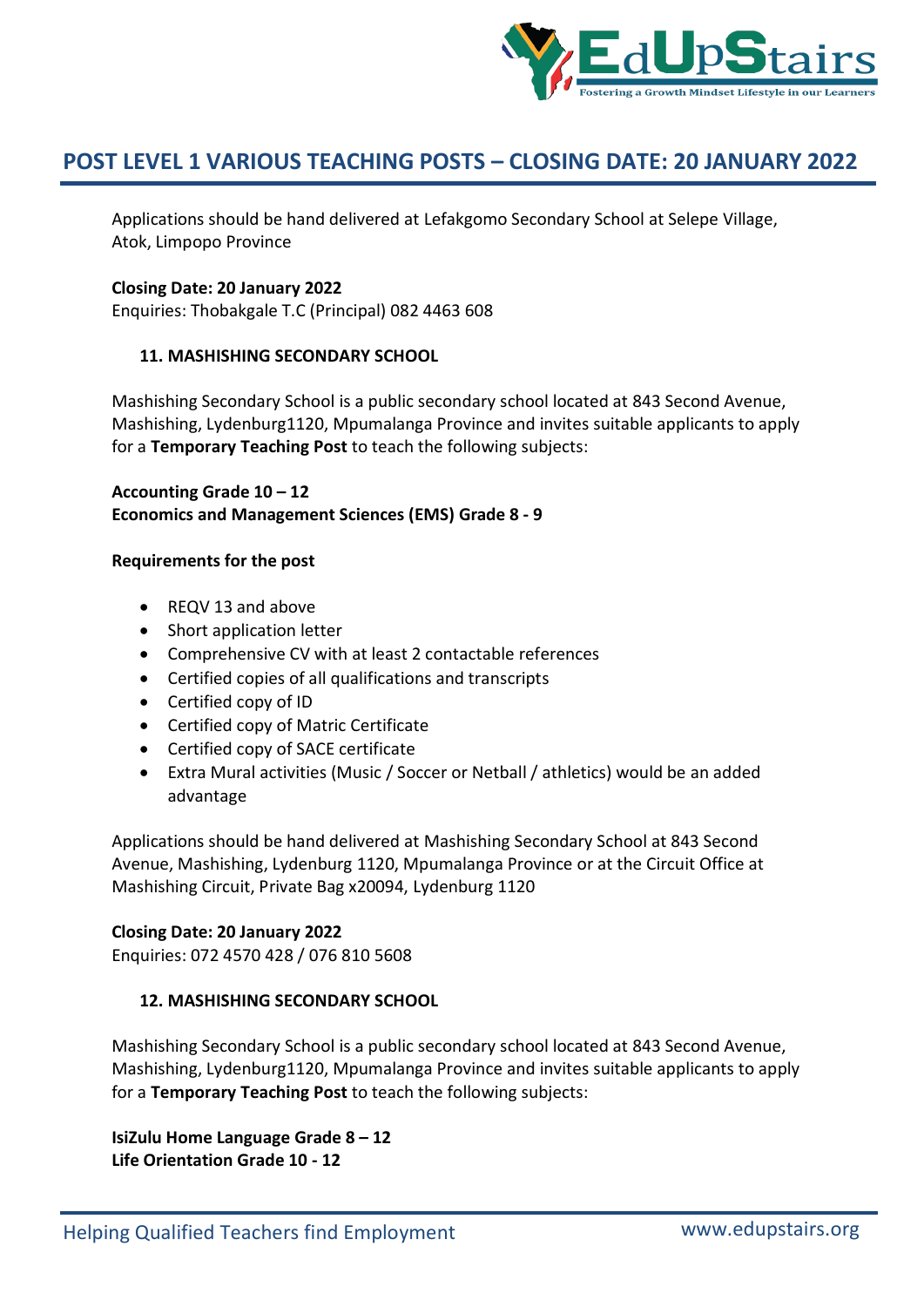

#### **Requirements for the post**

- REQV 13 and above
- Short application letter
- Comprehensive CV with at least 2 contactable references
- Certified copies of all qualifications and transcripts
- Certified copy of ID
- Certified copy of Matric Certificate
- Certified copy of SACE certificate
- Extra Mural activities (Music / Soccer or Netball / athletics) would be an added advantage

Applications should be hand delivered at Mashishing Secondary School at 843 Second Avenue, Mashishing, Lydenburg 1120, Mpumalanga Province or at the Circuit Office at Mashishing Circuit, Private Bag x20094, Lydenburg 1120

## **Closing Date: 20 January 2022**

Enquiries: 072 4570 428 / 076 810 5608

## **13. RELEKILE SECONDARY SCHOOL**

Relekile Secondary School is a public secondary school located at 2150 Mandela Drive, Hoopstad, 9479, Free State Province and invites suitable applicants to apply for **THREE Temporary Teaching Posts** to teach the following subjects:

### **Post 1: Department of Social Sciences**

- Geography Grade  $8 12$
- $\bullet$  Tourism Grade  $10 12$

### **Post 2: Department of Sciences**

- $\bullet$  Mathematics Grade  $8 12$
- Physical Sciences Grade  $10 12$

### **Post 3: Department of Sciences**

- Physical Sciences Grade  $8 12$
- Life Sciences Grade 10 12

- REQV 13 and above
- Short application letter
- Comprehensive CV with at least 2 contactable references
- Certified copies of all qualifications and transcripts